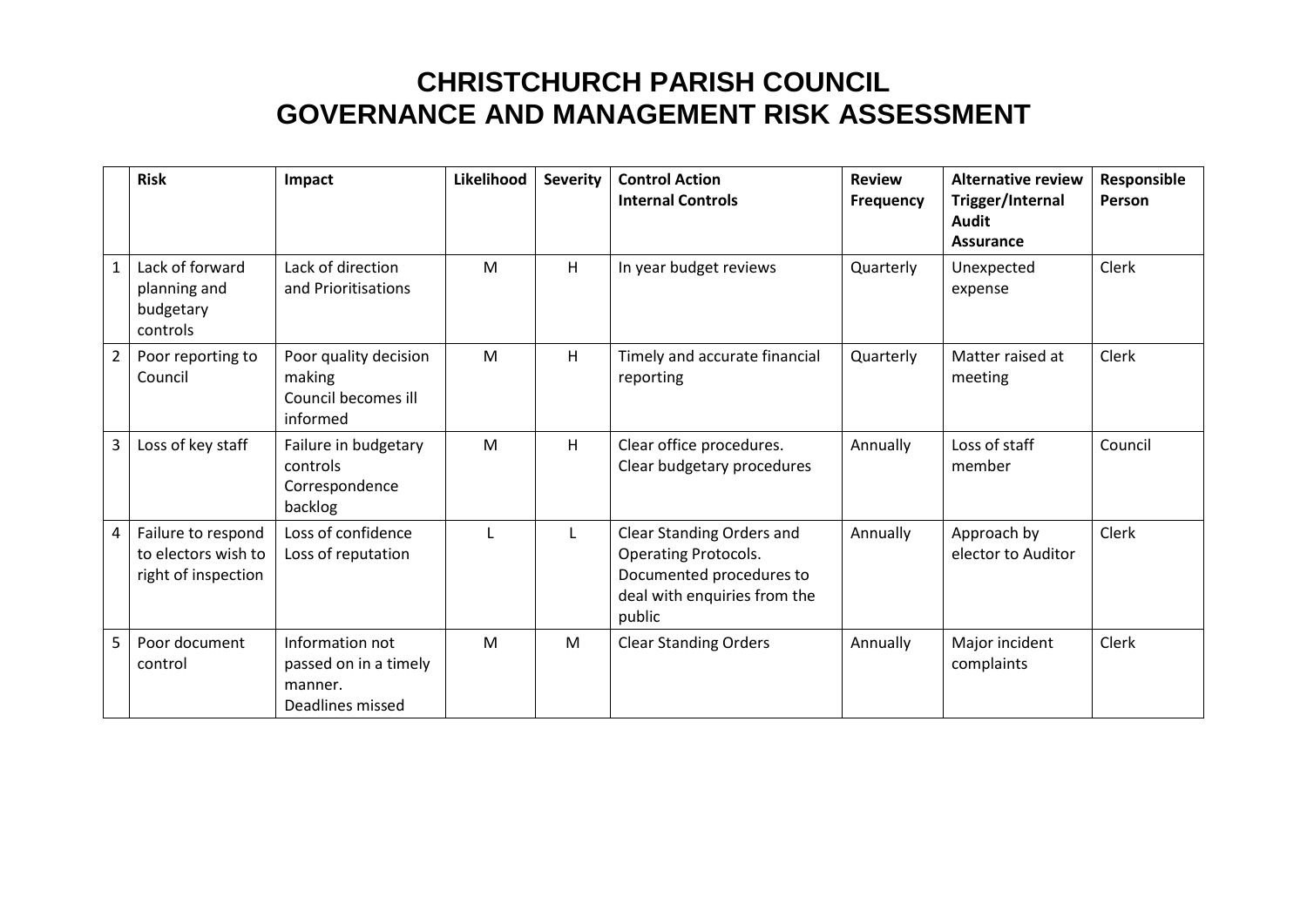|   | <b>Risk</b>                                                                                                                                                                                                                   | Impact                                                                                                                               | Likelihood   | <b>Severity</b> | <b>Control Action</b><br><b>Internal Controls</b>                                                | <b>Review</b><br><b>Frequency</b> | <b>Alternative review</b><br>Trigger/Internal<br><b>Audit</b><br><b>Assurance</b>               | Responsible<br>Person |
|---|-------------------------------------------------------------------------------------------------------------------------------------------------------------------------------------------------------------------------------|--------------------------------------------------------------------------------------------------------------------------------------|--------------|-----------------|--------------------------------------------------------------------------------------------------|-----------------------------------|-------------------------------------------------------------------------------------------------|-----------------------|
| 6 | <b>Ensure Council complies</b><br>with law in particular<br><b>Health and Safety</b><br><b>Equal Opportunities Data</b><br><b>Protection Human Rights</b><br><b>Disability And</b><br>Discrimination<br><b>Employment Law</b> | Fines and<br>penalties from<br>regulation<br>bodies.<br>Employee action<br>for negligence<br>of grievance.<br>Loss of<br>reputation. | M            | H               |                                                                                                  | Bi-annually                       | Following incident                                                                              | Clerk                 |
|   | Ensuring all business<br>activities are within legal<br>power                                                                                                                                                                 | Illegal<br>expenditure                                                                                                               | $\mathbf{I}$ | H               | Recording in the<br>minutes the precise<br>power under which<br>expenditure is being<br>approved | Monthly                           | Review of minutes to<br>ensure legal powers are<br>in place, recorded and<br>correctly applied. | Clerk                 |
| 8 | Council becomes<br>dominated by one or two<br>individuals or cliques<br>form                                                                                                                                                  | Conflicts of<br>interest<br>Pursuit of<br>personal<br>agendas<br>Decisions made<br>outside Council                                   | L            | H               | <b>Clear Standing Orders</b><br>regarding conduct of<br>meeting and conflict<br>of interests     | Annually                          | Complaints<br>Incidents at meetings                                                             | Chairman              |
| 9 | <b>Councillors benefiting</b><br>from being on the Council                                                                                                                                                                    | Affect<br>reputation<br>Conflicts of<br>interest                                                                                     | $\mathsf{L}$ | M               | <b>Clear Standing Orders</b><br>Open system of<br>payment                                        | Annually<br>All<br>meetings       | Complaints from public                                                                          | Council               |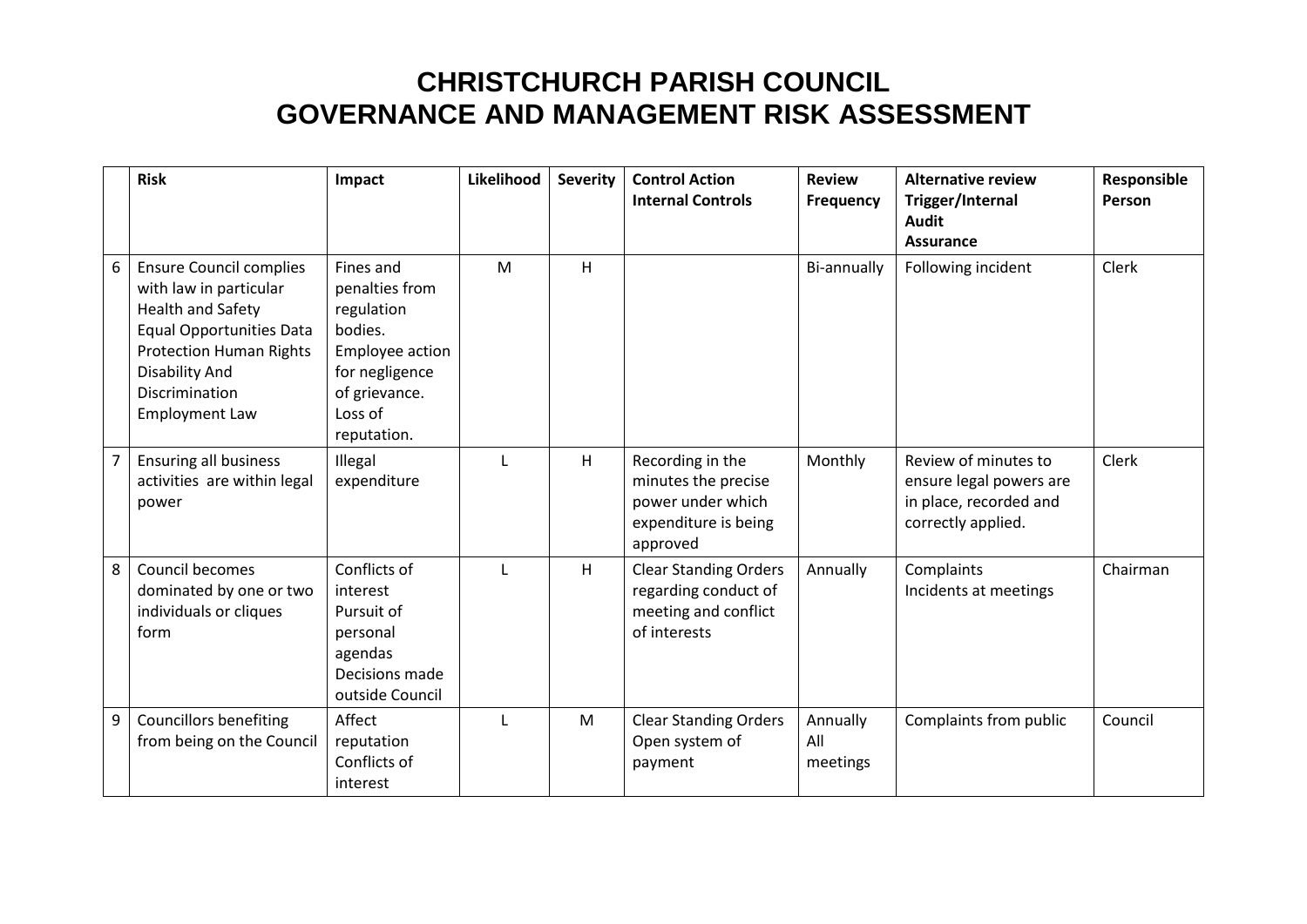|    | <b>Risk</b>                                                                                  | Impact                                                                                     | Likelihood | <b>Severity</b> | <b>Control Action</b><br><b>Internal Controls</b>                                                                                                              | <b>Review</b><br>Frequency | <b>Alternative</b><br>review<br>Trigger/Internal<br><b>Audit</b><br><b>Assurance</b>                          | Responsible<br>Person |
|----|----------------------------------------------------------------------------------------------|--------------------------------------------------------------------------------------------|------------|-----------------|----------------------------------------------------------------------------------------------------------------------------------------------------------------|----------------------------|---------------------------------------------------------------------------------------------------------------|-----------------------|
| 10 | Failure to register<br>members interests                                                     | Member could<br>make inappropriate<br>gains                                                | L          | M               | Procedures in<br>place for<br>recording and<br>monitoring<br><b>Members</b><br>Interests                                                                       | All meetings               | Complaints about<br>members                                                                                   | Councillors           |
| 11 | Lack of maintenance<br>of Council owned<br>property                                          | High cost of repair<br>Injury to third party<br>leading to claims<br>Damage to<br>property | M          | H               | Regular routine<br>maintenance<br>Insurance cover                                                                                                              | Weekly                     | Unexpected<br>incident                                                                                        | Councillors           |
| 12 | Damage to third<br>party, property or<br>individual due to<br>Service of Amenity<br>provided | Claim against<br>Council                                                                   | L          | $\mathsf{L}$    | <b>Public Liability</b><br>Insurance.<br>Regular checks of<br>facilities.<br>Ensure all<br>amenities/facilitie<br>s are maintained<br>to appropriate<br>levels | As required                | As reported<br>Review of<br><b>Insurance Cover</b><br>Review of<br>adequacy of<br>insurance cover<br>provided | Council               |
| 13 | Loss of cash through<br>fraud of dishonesty                                                  | Reduction in<br>available funds                                                            | L          | H               | Clear financial<br>procedures<br>Adequate<br>insurance cover                                                                                                   | Annually                   | On a Loss Review<br><b>Insurance Cover</b><br>(fidelity<br>guarantee)                                         | Clerk                 |